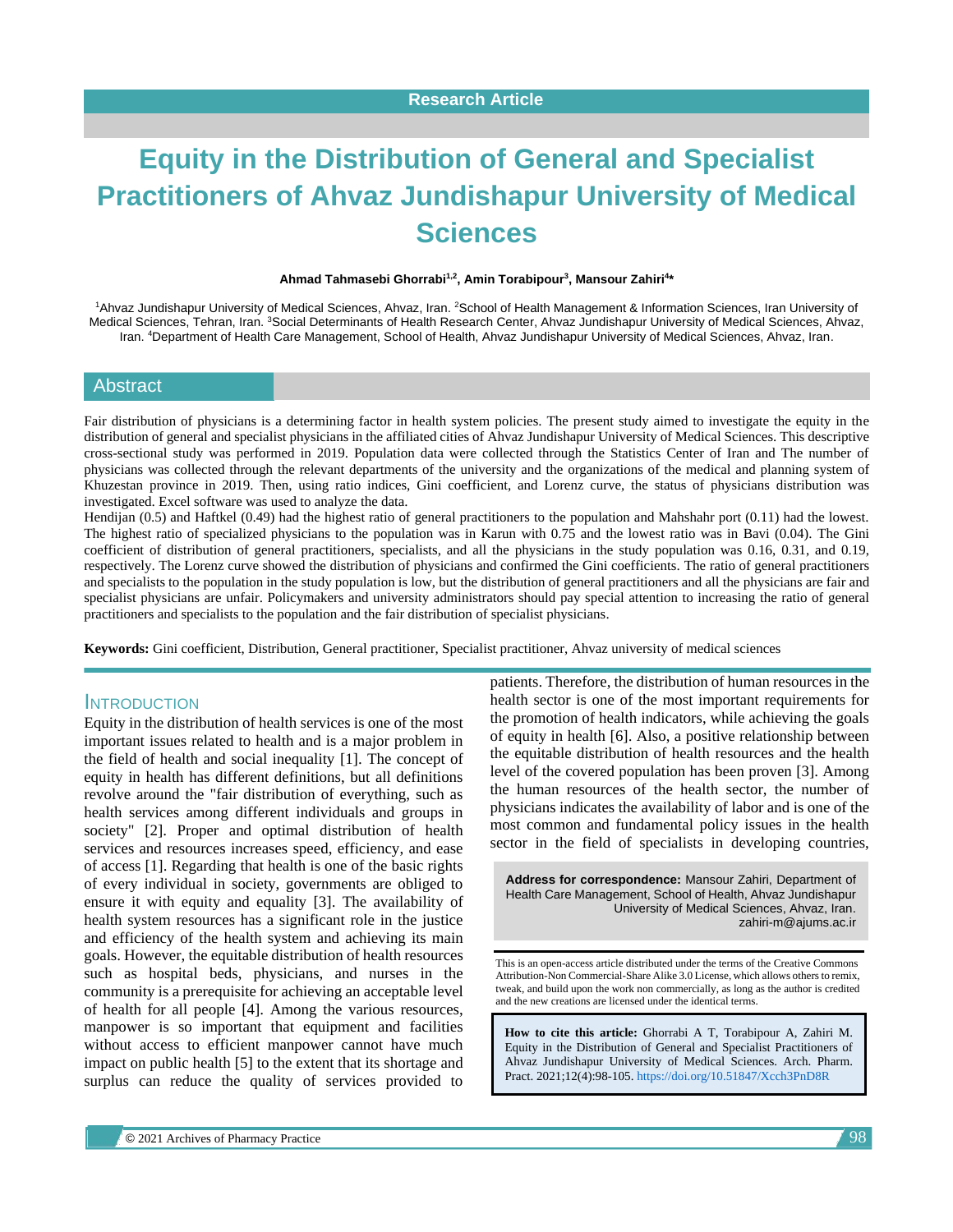including Iran [7, 8]. On the other hand, manpower supply, especially physician supply, is the key factor in the distribution of health facilities and the lack of specialized manpower leads to inefficiency of other physical, financial, and equipment resources [2]. Despite the great achievements attained by reforming the health system in countries, there are many inequalities in the distribution of resources in different countries. Inequitable distribution of health resources is also a global problem and is more clearly identified in developing countries [9]. When it comes to manpower, the issue of imbalance always stands out. Manpower imbalance is an unpleasant phenomenon that can be unbalanced in terms of quantity, quality, or distribution [10]. The world health system is increasingly facing the challenge of manpower shortages and inadequate distribution, but recent efforts to develop human resource policies in the health system have often focused on developing countries [8]. The World Health Organization reports that half of the world's population lives in rural areas, while less than a quarter of physicians work in these areas [11]. International evidence has shown that the unbalanced distribution of health system manpower is a serious problem. In most countries, a high proportion of health personnel works in rich cities [6]. According to a 2006 WHO report, the distribution of human resources in the health system is unequal between countries and within countries [12]. There is also a shortage of manpower and human resources compared to health needs. The report found that Canada and the United States, with 10% of the world's diseases, have about 37% of the health workforce, and African countries, with 24% of the world's disease, account for only 3% of the total health workforce. In Iran, many measures have been taken to improve health indicators, such as the development of health networks in cities and villages, the family doctor program in villages and low-income groups living in cities, the health transformation program, selfemployed insurance for urban hospitalization, and the rural insurance program. But studies show that there is still a deep difference in the distribution of health services between different income groups in society [13]. The Ministry of Health, Treatment, and Medical Education, to distribute specialized manpower in Iran, has taken measures such as leveling the provision of health services, sending specialized personnel to deprived areas in the form of manpower and family physician program. However, since the mentioned methods are often in a state of domination and their implementation has not been effective, there are still problems related to the lack of access to specialized personnel in many areas [2]. Various studies conducted in Iran have shown that the distribution of general practitioners and specialists has not been done properly [3, 5, 6, 9, 14]. Various studies have also shown that there is a strong relationship between the distribution of human resources and the quality of service delivery, and the inadequacy of human resources leads to a decline in the quality of patient care. Also, one of the most important ways to increase the use of this valuable resource is to standardize the composition and distribution of human resources [15-17]. However, if the required number of physicians is provided within a geographical area, their unbalanced geographical distribution can lead to inadequate access to health care in areas with a shortage of physicians. Also, in areas where there is a surplus of physicians, this leads to over-provision of medical services and consequently increases medical errors and side effects [18]. Therefore, in addition to the importance of increasing resources in the health sector, the method of distribution among different regions should also be considered because simply increasing the resources of the health sector will not reduce inequality in the distribution and allocation of these resources [9]. Therefore, to increase the resources of the health sector and reduce inequality in the distribution and allocation of these resources among different regions of a country, the adoption of clear, scientific, and evidence-based policies seems necessary [19]. Given that in recent years, during the health system transformation program, more physicians have been distributed in less privileged areas, and given that human resources, especially physicians, are the most important resource for achieving universal health coverage, studies should be done to solve the distribution problem of this group.

On the other hand, the majority of the research community in such studies in the country were general practitioners and specialists working in centers affiliated with medical universities, and no study was found that examined the distribution of physicians in all organizations. Also, the study of the impact of the health transformation program on the distribution of human resources and determining the dimensions of this plan in this regard is of particular importance, which has been less addressed so far [20]. Significant studies have been conducted on the distribution of human resources in the field of health. The difference between this study and other studies is that, firstly, this study was conducted after the implementation of the Health Transformation Plan. Second, the present study included all general practitioners and specialists working in all cities covered by Ahwaz Jundishapur University of Medical Sciences, including public, private, armed forces, and organizations (and not just physicians dependent on the Ministry of Health). This study aimed to investigate justice in the distribution of general practitioners and specialists of Ahvaz University of Medical Sciences. For this purpose, in this study, the Gini coefficient index and Lorenz curve, which are the most common indicators to study the equality of the distribution of resources in the health sector, and similar to previous studies, were used in this study [3-5, 9, 14, 20-22]. In this way, by knowing the distribution of physicians, important and valuable findings can be provided for managers and provincial officials as well as trustees of the Ministry of Health to be a basis for establishing equity in the distribution of these human resources. The geographical distribution of physicians is a major challenge to achieving equity in access to health services and an important indicator of equality in the performance/evaluation of the efficiency of health systems [8]. Obviously, with this action, we can take a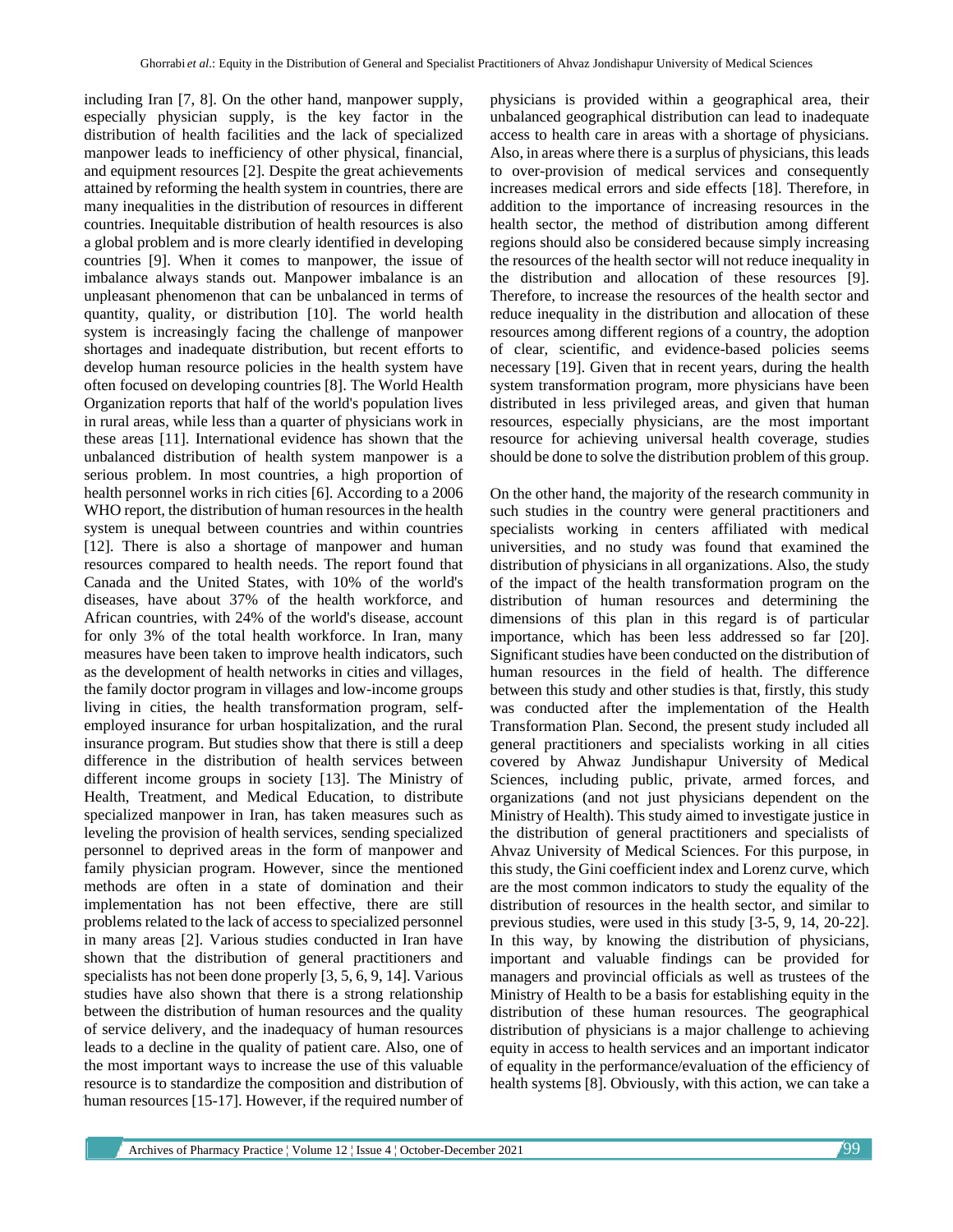step towards achieving justice in physical, economic, local, and temporal access and benefiting from health services.

## MATERIALS AND METHODS

This descriptive cross-sectional and retrospective study was conducted in 2019 and was applied. The study population consisted of all general and specialist physicians who were engaged in medical work in 2018 in the affiliated cities of Ahvaz Jundishapur University of Medical Sciences (public, private, and non-governmental general practitioners). Ahwaz Jundishapur University of Medical Sciences covers 18 cities. The research sample was the same research community (all general practitioners and specialists working in Ahwaz Jundishapur University of Medical Sciences) and no sampling was done. Information about general practitioners and specialists was received through Khuzestan Province Medical System Organization, Departments of Treatment, Health and Management Development and Resources of Ahwaz Jundishapur University of Medical Sciences and Khuzestan Province Management and Planning Organization (Statistics Center).

To determine the validity of the data in this section, the statistics obtained from the above centers were compared with each other and also through a field survey of one of the cities (Ahvaz) with these statistics, verification was performed; finally, the data of the Management and Planning Organization of the province was the criterion for this study. Also, the population information of the above cities was extracted based on the population of 2017 and the estimate of 2018 of the Statistics Center of Iran as the most documented population statistics database in Iran. Data collection tools in this study were the use of documents in related organizations. This information was obtained after obtaining permission from the university and coordination with relevant organizations. In this study, to measure the equitable distribution of general practitioners and specialists, two indices of the Lorenz curve and Gini coefficient index and also relative to the population (per 1000 people) were used. Then Excel software was used to enter and analyze the data. Gini Coefficient: Geometrically is the ratio of the area between the Lorenz curve and the equality line to the total area below the equality line [21].

Statistically, it is the ratio of the inequality of the income distribution to the maximum inequality in a completely unfair distribution.

The value of the Gini coefficient varies between zero and one. In the case of perfect equality, it is zero and in the case of complete inequality, it is one [23]. When the Gini index value is less than 0.2, complete equality in distribution is observed. If the Gini index value is between 0.2 and 0.3, the equality in the distribution is largely observed, the value between 0.3 and 0.4 indicates the inequality in the distribution, and the values between 0.4 and 0.6 indicate high inequality in distribution. Values above 0.6 also indicate complete inequality [20]. There are different methods for calculating the Gini coefficient that in the present study, the formula presented by Brown has been used. In the Gini coefficient formula, xi is the cumulative percentage of the population Yi is the cumulative percentage of the mentioned resource variables and n is the number of social class divisions separately for the existing variables [24].

$$
Gini = 1 - \sum_{i=1}^{n} (x_{i+1} + x_i)(y_{i+1} + y_i)
$$
 (1)

Lorenz Curve: Introduced by Max Lorenz in 1905 to show the distribution of income in a community. The square diameter represents the fair distribution of society's income. The greater the convexity of this curve, the more unjust the distribution of income and wealth of the society, and the fairer it goes to diagonal **(Figure 1)** [14].



The Lorenz curve is the geometric location of points whose coordinates are the cumulative percentages of population and income or expenditure (in this study, a general practitioner and a specialist). The Lorenz curve shows one dimension of the cumulative percentage of the population (X-axis) and the other dimension of the cumulative percentage of general practitioners and specialists (Y-axis). In this diagram, the 45 degree line is a sign of equity in distribution and any value of the curve deviating from this line means that the distribution is unfair [23].

## RESULTS AND DISCUSSION

In this section, using the indicators of the physician to population ratio (per 1000 people), Gini coefficient, and Lorenz curve, the status of equity in the distribution of general practitioners, specialists and the whole practitioners in the affiliated cities of Ahwaz Jundishapur University of Medical Sciences has been shown.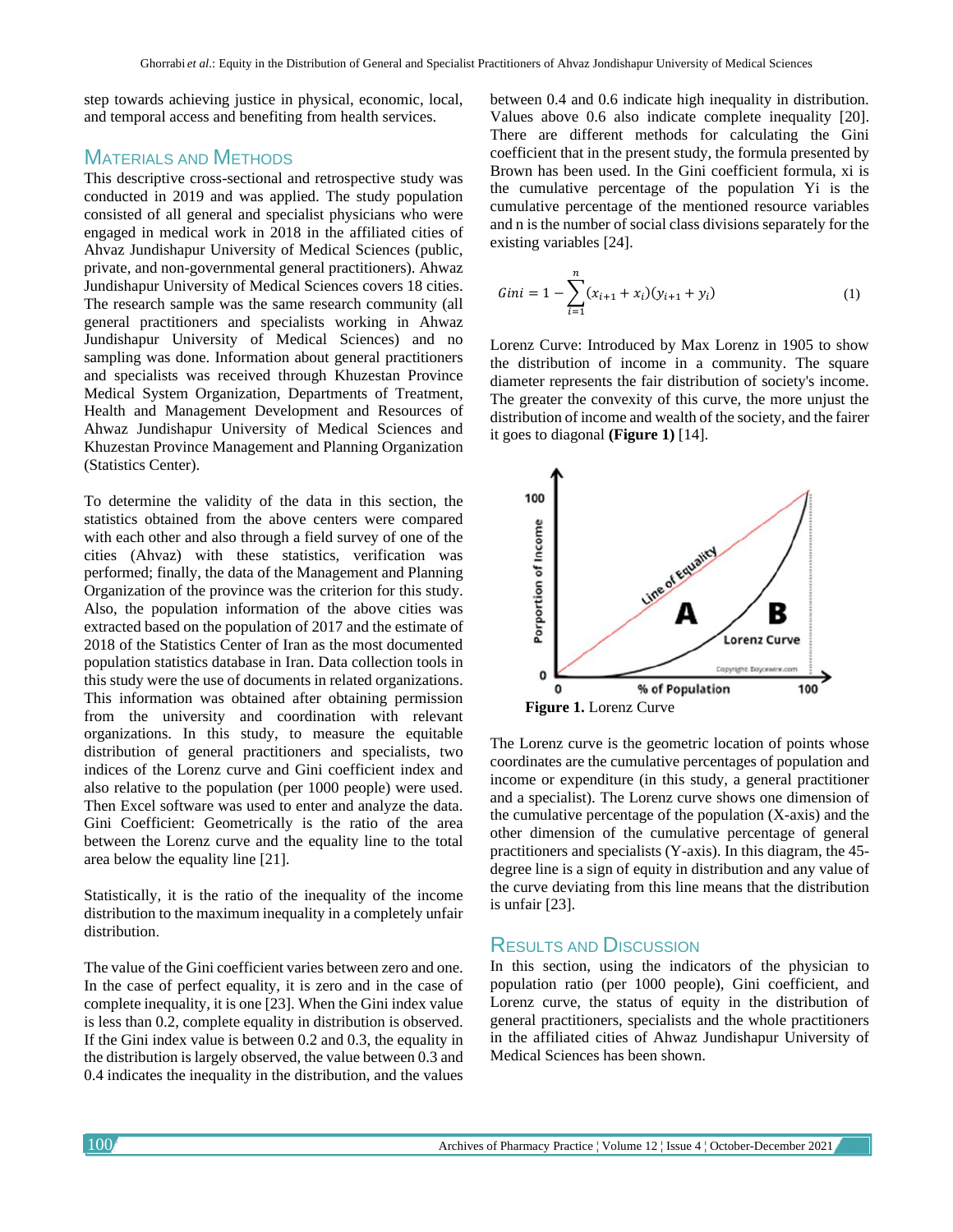| No.          | <b>City</b>     | people)<br>practitione<br>Ted<br>General<br>ratio<br>1000 | people)<br>physicians<br>Specialist<br>ratio (per<br>1000 | people)<br>physician<br>Ted)<br>Total<br>ratio<br>1000 | Percentage<br>population<br>of the | practitioners<br>practitioners<br>Percentage<br>of general<br>out of tota<br>genera | đ<br>specialist<br>5<br>Percentage<br>physicians<br>speciali<br>sicians<br><b>Ndo</b><br>៰<br>᠊ᢛ |
|--------------|-----------------|-----------------------------------------------------------|-----------------------------------------------------------|--------------------------------------------------------|------------------------------------|-------------------------------------------------------------------------------------|--------------------------------------------------------------------------------------------------|
| $\mathbf{1}$ | Ahvaz           | 0.23                                                      | 0.42                                                      | 0.65                                                   | 43.52                              | 40.53                                                                               | 62.58                                                                                            |
| $\mathbf{2}$ | Bandar Mahshahr | 0.11                                                      | 0.19                                                      | 0.30                                                   | 9.9                                | 4.8                                                                                 | 6.46                                                                                             |
| 3            | Eizeh           | 0.26                                                      | 0.14                                                      | 0.40                                                   | 6.62                               | 7.06                                                                                | 3.34                                                                                             |
| 4            | Andimeshk       | 0.22                                                      | 0.26                                                      | 0.48                                                   | 5.67                               | 5.2                                                                                 | 2.9                                                                                              |
| 5            | Ramhormoz       | 0.22                                                      | 0.22                                                      | 0.44                                                   | 3.8                                | 3.46                                                                                | 4.34                                                                                             |
| 6            | Masjed Soleiman | 0.23                                                      | 0.23                                                      | 0.46                                                   | 3.78                               | 3.6                                                                                 | 3                                                                                                |
| 7            | Dasht Azadegan  | 0.24                                                      | 0.19                                                      | 0.43                                                   | 3.6                                | 3.6                                                                                 | 2.33                                                                                             |
| 8            | Karoun          | 0.42                                                      | 0.75                                                      | 1.17                                                   | 3.53                               | 6.13                                                                                | 9.02                                                                                             |
| 9            | Baghmalek       | 0.28                                                      | 0.14                                                      | 0.42                                                   | 3.51                               | $\overline{4}$                                                                      | 1.67                                                                                             |
| 10           | Bavi            | 0.26                                                      | 0.04                                                      | 0.3                                                    | 3.22                               | 3.46                                                                                | 0.45                                                                                             |
| 11           | Omidieh         | 0.23                                                      | 0.19                                                      | 0.42                                                   | 3.08                               | 2.93                                                                                | 2                                                                                                |
| 12           | Ramshir         | 0.42                                                      | 0.12                                                      | 0.54                                                   | 1.8                                | 1.8                                                                                 | 0.78                                                                                             |
| 13           | Hamidieh        | 0.23                                                      | 0.05                                                      | 0.28                                                   | 1.79                               | 1.73                                                                                | 0.33                                                                                             |
| 14           | Andika          | 0.33                                                      | $\mathbf{0}$                                              | 0.33                                                   | 1.57                               | 2.13                                                                                | $\Omega$                                                                                         |
| 15           | Hendijan        | 0.5                                                       | 0.1                                                       | 0.60                                                   | 1.29                               | 2.66                                                                                | 0.45                                                                                             |
| 16           | Hoveizeh        | 0.35                                                      | $\overline{0}$                                            | 0.35                                                   | 1.28                               | 1.86                                                                                | $\Omega$                                                                                         |
| 17           | Lali            | 0.44                                                      | 0.07                                                      | 0.51                                                   | 1.26                               | 3.6                                                                                 | 0.33                                                                                             |
| 18           | Haftgol         | 0.49                                                      | $\overline{0}$                                            | 0.49                                                   | 0.74                               | 1.42                                                                                | $\mathbf{0}$                                                                                     |
|              | <b>Total</b>    | 0.24                                                      | 0.29                                                      | 0.54                                                   | 100                                | 100                                                                                 | 100                                                                                              |

**Table 1.** The ratio of general practitioners and specialists to the population in the affiliated cities of Ahwaz Jundishapur University of Medical Sciences

According to **Table 1**, in the general practitioner column, the total ratio of a general practitioner to population is 0.24. Also, none of the cities covered by the university has a ratio of one general practitioner per 1000 population, and none of the cities has a ratio of more than 0.5. This ratio is the city of Ahvaz as the capital of the province is 0.23, which is less than the total ratio. The cities of Hendijan (0.5), Haftgol (0.49), and Lali (0.44) have the highest ratio of a general practitioner to population and Bandar Mahshahr (0.11) have the lowest ratio of a general practitioner to population, respectively.

In the specialist practitioner section, the total ratio of specialist physicians to the population is 0.29. In addition, none of the cities covered by the university have the ratio of one specialist practitioner per 1000 population. Karun city has the highest ratio of a specialist to the population with 0.75; Ahvaz (0.42) is placed in the next rank after Karun. Except for Karun, 17 other cities have a ratio below 0.5. Andika, Haftkel, and Hoveyzeh are without specialists, and Bavi (0.04), Hamidiyeh (0.05), and Lali (0.07) have the lowest ratio of a specialist to population. Only in 2 cities, the ratio of specialist physicians to population is higher than the total ratio (0.29).

In general, the ratio of total physicians to the population in the cities covered by the university is 0.54. Furthermore, Karun (1/1), Ahvaz (0.65), Hendijan (0.61), Ramshir (0.54), and Lali (0.52) have the highest ratio of total physicians to population, respectively. Karun with a ratio of 1.1, is higher

than the ratio of one in 1000 people, which indicates the inequity distribution of physicians compared to other cities. In addition, Hoveyzeh (0.35), Andika (0.33), Bandar Mahshahr (0.31), Bavi (0.30), and Hamidiyeh (0.29) have the lowest ratios, respectively.

It should be noted that the cities of Bavi, Hamidiyeh, and Karun are very close to the university and geographically are close to each other and have different values in the ratio of total physicians to population. Moreover, only 3 cities are higher than the total ratio of general practitioners and specialists to the population in the cities covered by the university.

According to the findings, about 44% of the population is located in Ahvaz city and 56% of the population lives in 17 other cities. Furthermore, 66% of the population is placed in 4 cities and 34% of the population is placed in 14 other cities **(Table 2)**.

| Table 2. Distribution of Physicians based on Gini<br>Coefficient in the Cities Affiliated to Ahvaz<br>Jundishapur University of Medical Sciences |                            |                                      |  |  |  |  |  |  |
|--------------------------------------------------------------------------------------------------------------------------------------------------|----------------------------|--------------------------------------|--|--|--|--|--|--|
|                                                                                                                                                  | Gini<br><b>Coefficient</b> | <b>Distribution</b><br><b>Status</b> |  |  |  |  |  |  |
| <b>General Practitioner</b>                                                                                                                      | 0.16                       | Full equality                        |  |  |  |  |  |  |
| <b>Specialist Practitioner</b>                                                                                                                   | 0.31                       | Inequality                           |  |  |  |  |  |  |
| All the Practitioners                                                                                                                            | 0.19                       | Full equality                        |  |  |  |  |  |  |

Archives of Pharmacy Practice ¦ Volume 12 ¦ Issue 4 ¦ October-December 2021 101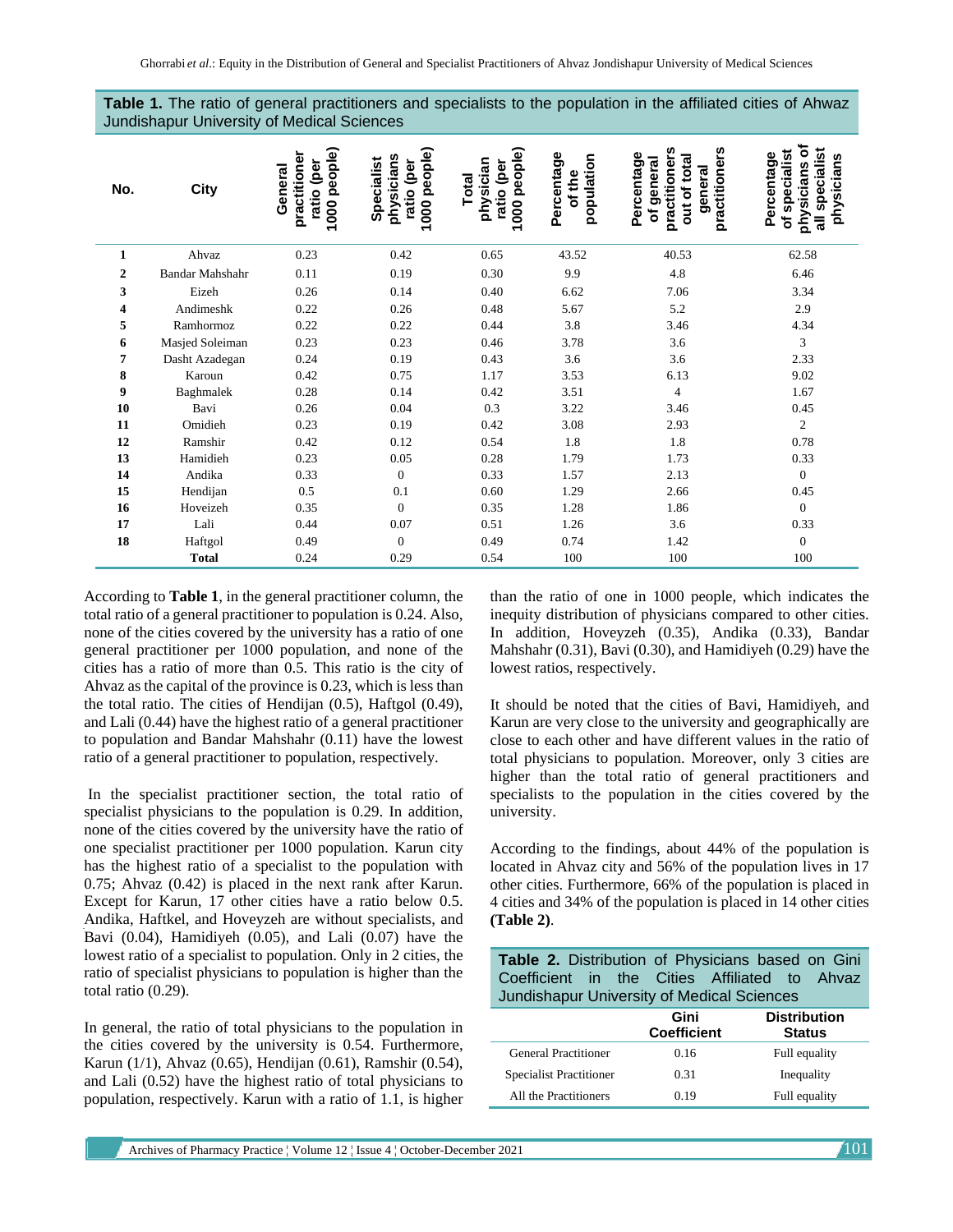

**Figure 2.** Lorenz Curve of General Physician Distribution in the Cities Affiliated to Ahvaz Jundishapur University of Medical Sciences

According to **Figure 2**, the general practitioner distribution curve has a short distance from the line of justice (equity) or equality, which is obtained according to the Gini coefficient and interpretation of the Lorenz curve indicates complete equality in the general practitioner distribution.



Distribution in the Cities Affiliated to Ahvaz Jundishapur University of Medical Sciences

According to **Figure 3**, the distribution curve of the specialist practitioners is relatively far from the line of justice or equality, which is obtained according to the Gini coefficient and interpretation of the Lorenz curve indicates the unequal distribution in the specialist doctor section. The distance between the curve of the specialist practitioner and the line of justice or equality is greater than the curve of the general practitioner which was predictable from the Gini coefficient obtained for the specialist physician. This distance further indicates that the distribution of the employed general practitioner is fairer than the distribution of the employed specialist.



**Figure 4.** Lorenz Curve of Total Physician Distribution in the Cities Affiliated to Ahvaz Jundishapur University of Medical Sciences

According to **Figure 4**, the total distribution curve of physicians in the study population is far from the line of justice or equality, which is obtained according to the Gini coefficient and interpretation of the Lorenz curve indicates complete equality in the distribution of total physicians.

Considering the importance of providing specialized manpower inequitable distribution of health facilities and the impact of equitable distribution of human resources in the field of population health and optimal and efficient use of other resources in the health system, this study aims to determine justice and equity in the distribution of general practitioners and specialists at Ahvaz Jundishapur University of Medical Sciences. In this study, the fair distribution of physicians was investigated using the Gini coefficient index, Lorenz curve, and ratios.

According to the findings of this study, the population in the cities affiliated with Ahvaz Jundishapur University of Medical Sciences has an unbalanced distribution. Furthermore, the ratio of general practitioners, specialists, and total physicians to the population in the study population is 0.24, 0.29, and 0.54, respectively. Also, none of the studied cities has the ratio of one general practitioner and specialist per 1000 population. In the part related to the ratio of total physicians to population, only Karun with a ratio of 1.17 is higher than the ratio of one in 1000 people, which in comparison with other cities indicates the disproportionate distribution of physicians.

The study of Bayat *et al*. (2020) showed that the ratio of specialist physicians to the population in the whole country is 4.9 people per 10,000 people and the lowest and highest proportions in the country are in Sistan and Baluchestan provinces (1.5 in 10,000 people) and Tehran (9.2 people per 10,000 people). Furthermore, this ratio was 2.8 per 10,000 people for Khuzestan province [7]. In the present study, the ratio of specialized physicians to the population in the study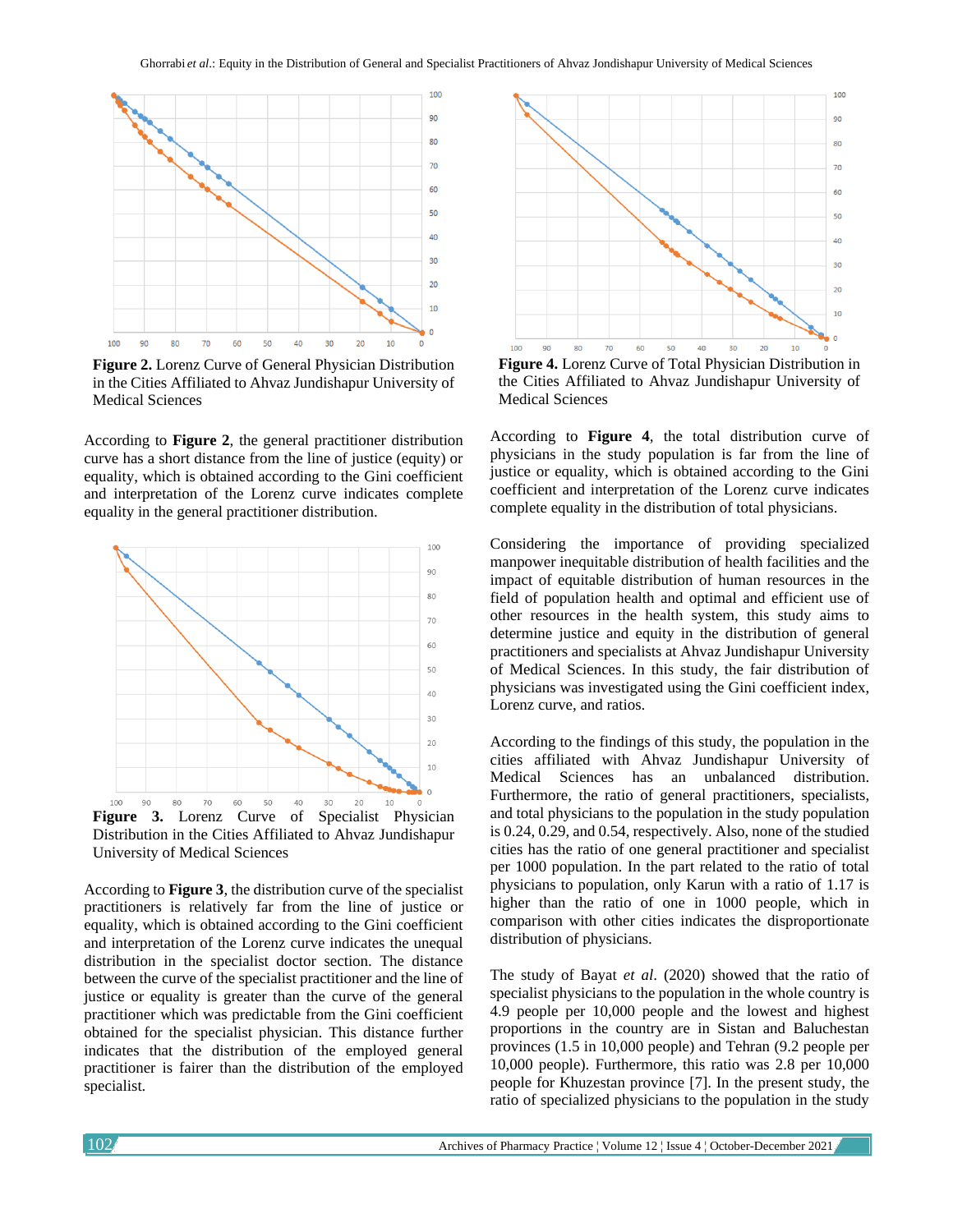population (based on 10,000 people) was 2.9 and was lower than the ratio of the country in comparison with the study of Bayat *et al*. The ratio of specialist physicians to the population in the present study confirmed the research of Bayat *et al*. In addition, in the study of Nourihekmat *et al*. (2018), the ratio of specialized physicians to the population (per 100,000 people) in Ahvaz Jundishapur University of Medical Sciences was 31 [6]. In the present study, the ratio of specialist physicians to the population (based on 100,000) was 29. It seems that this small difference in the ratio of specialists to the population between the present study and the study of Bayat *et al*. [7] and Nourihekmat *et al*. [6] may be due to the year of study, changes in population, and several physicians. In the study of Haghdoost *et al*. (2010), the highest ratio of general practitioners per thousand populations was in Tehran (1.87), Yazd (1.39) and Isfahan (1.22), and the lowest ratio was in North Khorasan (0.34), Sistan and Baluchestan (0.37) and South Khorasan (0.38). Also, the highest ratio of specialist physicians per thousand populations was in Tehran  $(1.11)$ , Semnan  $(0.46)$ , and Isfahan  $(0.44)$ provinces, respectively, and the lowest ratio was in South Khorasan (0.06), Sistan and Baluchestan (0.1) and Hormozgan (0.12) [25]. In the study of Mossadeghrad *et al*., Although the ratio of specialized physicians to the population in the provinces of the country is different, their distribution in the country has been fair. Policymakers and managers of the health sector, in addition to the distributional justice in the distribution of specialist physicians, should also pay special attention to the needs of society in the distribution of medical professionals [14]. In the study of Mossadegh *et al*., although the ratio of specialized physicians to the population in the provinces of the country is different, their distribution in the country has been fair. Policymakers and managers of the health sector, in addition to the distributional equity in the distribution of specialist physicians, should also pay special attention to the needs of society in the distribution of medical professionals [14]. In the study of Honarmand *et al*., the general practitioner was not distributed among the cities of the province according to the population and health needs; To achieve the goal of full equality, especially based on health needs, more efforts should be made by the authorities [26].

The present study confirmed the research of Mossadeghrad *et al*., Honarmand *et al*., and Bayat *et al*. In addition, the ratio of total physicians to population in the study population is less than the ratio of physicians to population in the country that situation seems to be due to factors such as specific climatic conditions and lack of welfare facilities in the study community. According to the findings, the cities where the university or the faculty of medical sciences is located, as well as the cities with industrial economic, and developed status have better ratios, so that the ratio of the specialist to population is higher than the ratio of a general practitioner to population. To improve the physician to population ratio in the study population, through the development of welfare facilities, we can see an increase in the presence of physicians.

The Gini coefficient of distribution of general practitioners, specialists, and total practitioners in studying the population was calculated to be 0.16, 0.31, and 0.19, respectively; the distribution was completely equal in the general physicians and total physicians, and inequality was seen in the specialist physician. The Lorenz curve also confirmed these coefficients. The study of Feyzabadi *et al*. (2018) showed that the Gini coefficient of the distribution of general practitioners and specialists in Iran has decreased from 2006 to 2015. The Gini coefficient for general and specialist physicians in 2015 was 0.27 and 0.42, respectively [9]. In addition, in a study entitled The Geographical Distribution of Primary Care Physicians in Japan and the United Kingdom, the numerical value of the Gini coefficient was 0.17 in Japan and 0.08 in the United Kingdom [27]. Another study in Albania and Greece showed that the Gini coefficient for general practitioners in Albania was 0.48 and in Greece was 0.18 [28]. Yardım and Uner in their study entitled Geographical Inequality in the Distribution of Physicians in Turkish Provinces showed that the Gini coefficient for physicians in 2010 was 0.14 [29]. The study of Zandian *et al*. in the cities of Ardabil province showed that the Gini coefficient of general practitioners and specialists in 2009 was 0.44 and 0.52, respectively. They concluded that the distribution of specialist physicians has more inequality than general practitioners [30]. Goodarzi *et al*. (2015) obtained the Gini coefficient of distribution of general practitioners in the provinces of the country in 2006 and 2011 as 0.146 and 0.138, respectively [31]. Also, in the study of Mossadegh Rad *et al*. (2017), the Gini coefficient of the distribution of specialist physicians in the provinces of the country in 2011 was equal to 0.043 [14]. Hara *et al*. (2017), in a longitudinal study using the number of physicians in 100,000 people in the medical district 2 (in Japan, medical services are geographically divided into three districts) and conducted between 2000 and 2014, found an increase in the total number of physicians in Japan. However, in recent years, the demand for physicians has decreased in all areas except urban areas with lower physician supply. In addition, justice for the distribution of physicians has been steadily deteriorating since 2000. The results show that the lack of demand for health care will lead to misleading results, and major reforms in the Japanese health care system are needed to improve the distribution of physicians [32]. According to the mentioned studies, the Gini coefficient of general practitioner distribution in the present study was lower than Albania [28], Ardabil province [30], and Greece [28], but compared to a similar study in Turkey [29] and other provinces of the country [31] was more. Also, the Gini coefficient of the distribution of specialist physicians in the province was lower than the distribution of specialist physicians in Ardabil province [30] and was higher than the Gini coefficient of the distribution of specialist physicians in the provinces of the country [14, 31].

The Gini coefficient of distribution of general practitioners and specialists in this study was lower than the coefficients obtained in the study of Feyzabadi *et al*. [9]. In general,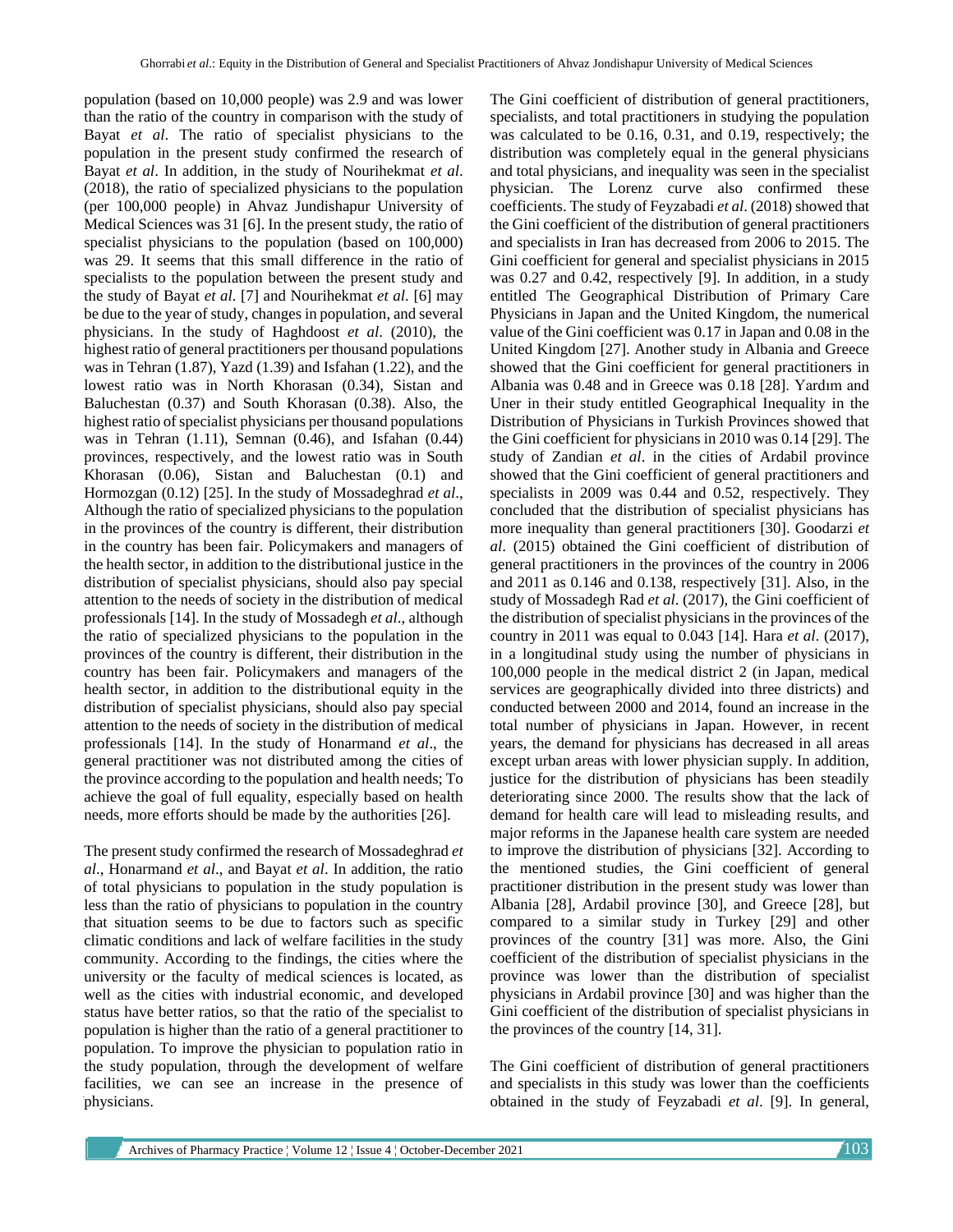according to the Gini index, the distribution of general practitioners was completely equal and that of specialist physicians was unequal. It seems that the reasons for the fair distribution of general practitioners in the cities affiliated to Ahvaz Jundishapur University of Medical Sciences are the implementation of the Health Transformation Plan (physician retention package), encouragement and residency of physicians, and the existence of a mandatory physician plan. Furthermore, the causes of the physician shortage and unequal distribution of specialist physicians in the study population include the unbalanced distribution of population and welfare services and deprivation of most of the cities. In such a way that crowded, advanced, industrial cities with appropriate economic levels have enjoyed the benefits of facilities and services and have a large number of physicians. Also, financial incentives, non-native physicians, social and economic conditions of the community, lack of adequate recreational and educational infrastructure, and hot weather are important reasons for the lack of general practitioners and unfair distribution of specialist physicians in the community. Moreover, the impact of factors such as health status and disease burden on the distribution of physicians and their ratio to the population in each city should not be ignored.

One of the limitations of this study is the difficulty of collecting information on the number of general practitioners and specialists working in health centers due to the lack of an integrated and coordinated system in the country's health care system. For this reason, information was obtained from several related organizations over a long period. Another limitation is that the Gini coefficient index is not summable, in other words, the Gini coefficient of the whole society is not equal to the sum of the subgroups of the society. This index gives the richest and poorest households the same weight and is sensitive to changes in income, regardless of whether these changes occurred among rich, middle, or poor households.

According to the results of this study, the fair distribution of specialist physicians, increasing the number of general practitioners and specialists, and improving the physician to population ratio in the study population seems necessary. At the same time, the importance of providing a physician to other human factors is a key factor due to the nature of the activities of health care organizations. In this regard, by improving economic conditions, eliminating deprivation, and creating suitable conditions for the employment of physicians in the affiliated cities, an effective step can be taken towards the equitable distribution of physicians, especially specialist physicians, and increasing the ratio of physicians to the population. Indigenization policy and sustainable commitment to the survival of medical graduates can also be effective in improving these ratios.

It is also suggested that to distribute the specialist physician staff fairly and increase the number of physicians, deprived cities should be given priority and health, treatment, and welfare facilities and services should be distributed fairly among the population. Also, the importance of leveling health services with an emphasis on fair and need-based access should be considered. In this study, the distribution of general practitioners and specialists based on the population has been investigated, so it is recommended to use the need indicators (mortality, disease, etc.). Also, the Gini coefficient alone cannot show all aspects of equity in distribution, so in other studies, the concentration index, index of dissimilarity, and Gaswirth index can be used.

## **CONCLUSION**

Although the ratio of general practitioners and specialists to the population in the cities affiliated to Ahvaz University of Medical Sciences is low, the distribution of general practitioners and total practitioners is has been fair and specialist physicians have been unfair. Policymakers and managers of the university health department should pay special attention to increasing the ratio of general practitioners and specialists to the population and fair distribution of specialist physicians in the cities affiliated to Ahvaz Jundishapur University of Medical Sciences.

ACKNOWLEDGMENTS: The authors of this article would like to thank the Vice-Chancellor for Research and Technology of Jundishapur University of Medical Sciences and the organizations and centers that provided the required data to the researchers.

#### CONFLICT OF INTEREST: None

FINANCIAL SUPPORT: This study was conducted with the financial support of Ahwaz Jundishapur University of Medical Sciences.

ETHICS STATEMENT: This article is taken from the thesis of the Master's Degree Student No. u-97158 that is approved by the Vice-Chancellor for Research and Technology of Ahvaz Jundishapur University of Medical Sciences with the ethics code of IR.AJUMS.REC.1397.581.

### **REFERENCES**

- 1. Mohammadbeigi A, Hassanzadeh J, Eshrati B, Mohammadsalehi N. Inequity in Health Measurement Indexes and Application to the Health Care Utilization Data. Iran J Epidemiol. 2013;9(2):1-14.
- 2. Nasiripour AA, Nael Befrooei E, Komeili A, Riahi L, Hajinabi K. Identification of Human Factors Affecting the Equitable Distribution of Health and Medical Facilities in the Social Security Organization. J Med Counc Iran. 2019;37(1):38-42.
- 3. Rezaee MR, Daei-Karimzadeh S, Fadaei M, Etbarian A, Bahrami H. Relationship of Provision Financial Resources, Physical and Legal Infrastructures, and Manpower in Implementing "Health Insurance of Villagers and Nomads Program" Developed by Iran Health Insurance Organization. Iran J Health Insur. 2019;2(1):21-9.
- 4. Mosadeghrad A, Janbabaei G, Kalantari B, Darrudi A, Dehnavi H. Equity in distribution of hospital beds in Iran. Sci J Kurdistan Univ Med Sci. 2020;24(6):12-36.
- 5. Ehsani Chimeh E, Ghadakchi A, Yazdi Feyzabadi V, Sadrossadat S, Mahi A, Mehrolhassani MH, et al. Investigating Availability and Distribution Trend of Human Resources Affiliated to the Ministry of Health and Medical Education in Iran from 2009 to 2015. Iran J Epidemiol. 2019;14:60-71.
- 6. Noori Hekmat S, Hashemi H, Haghdoost A, Haji Aghajani M, Janbabaee G, Maher A, et al. Specialized and Geographic Distribution